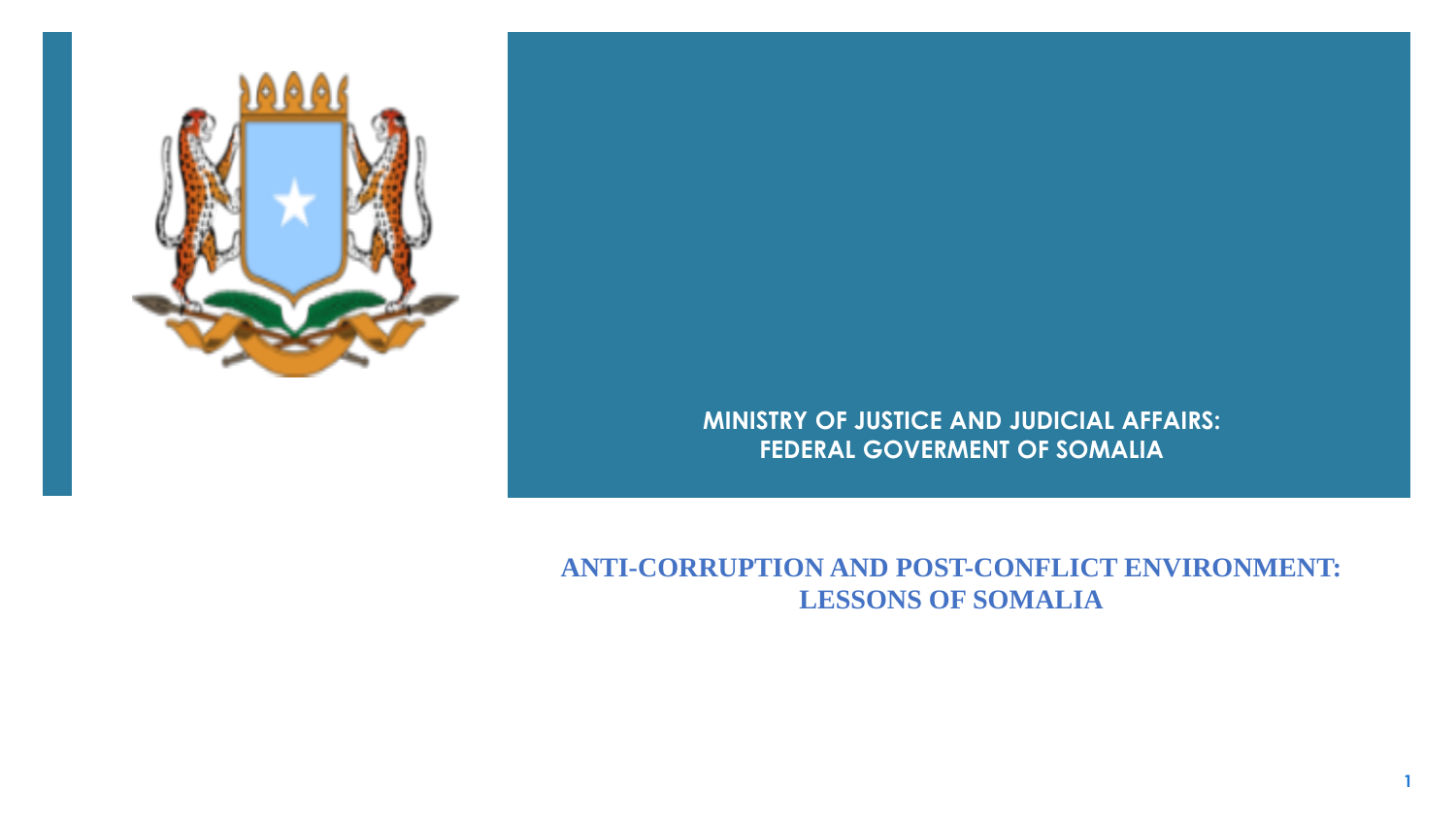

# Background

- ❖The central government of Somalia collapse in 1991, and the country went into turmoil and civil war erupted. The collapse of institutions hindered delivery of services to the community.
- ❖ various, Political efforts to address the conflict led to the adoption of Federal system,
- ❖The country has made efforts to strengthen its efforts to carp corruption through adoption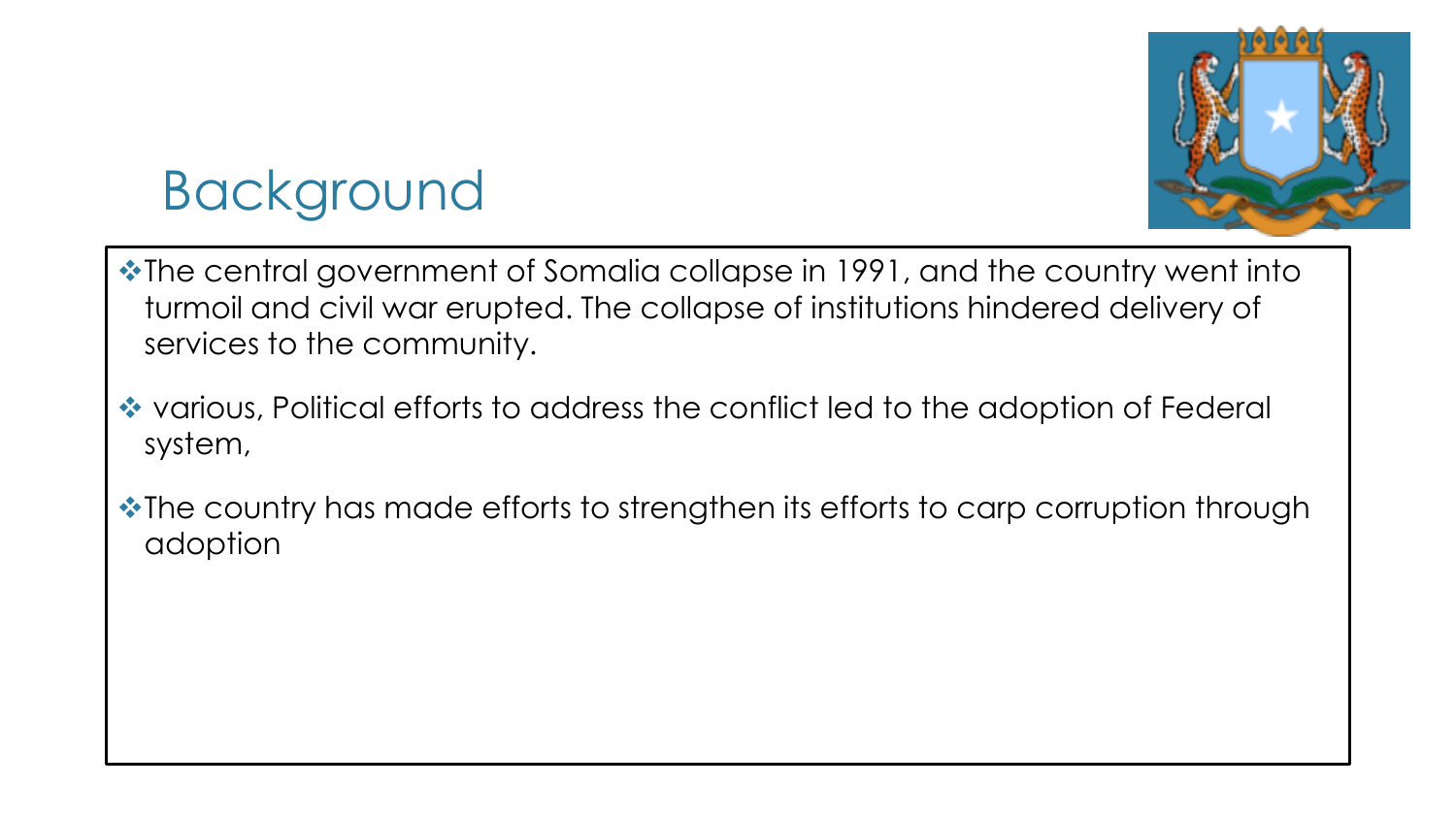

# Effect of Corruption in Somalia

- The pernicious economic, social, and political effects of corruption have been well- documented. Corruption is arguably the single most important threat to stability, justice and development in Somalia.
- It undermines reform efforts, exacerbates poverty and economic disparities, diverts aid, discourages foreign direct investment, and erodes the confidence and trust of Somalis in their leaders and institutions. Its implications for national security cannot be overstated – corruption plays into the hands of violent extremist groups, legitimizing their agendas and threatening the critical peacebuilding gains made over the last few years. On the whole, it is a systemic issue that urgently requires a systemic response.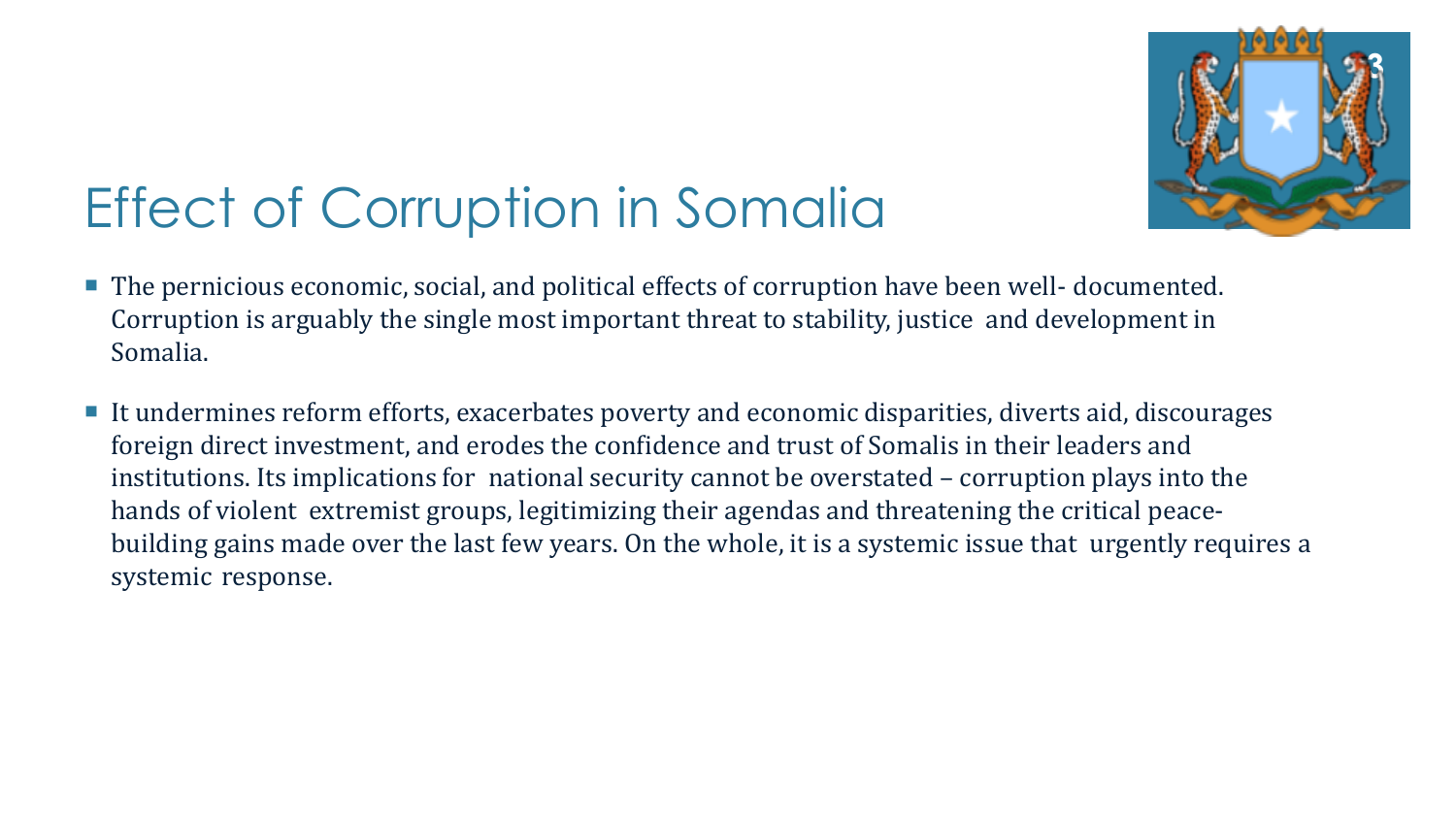

# Against this backdrop. Somalia took..

- The FGS is committed to tackling corruption and improving overall governance.
- State- building in Somalia has made tangible progress. With the assistance of its international partners, the last few years have seen the implementation of an ambitious set of reforms aimed at enhancing the business environment and supporting higher, more inclusive growth while curbing corruption.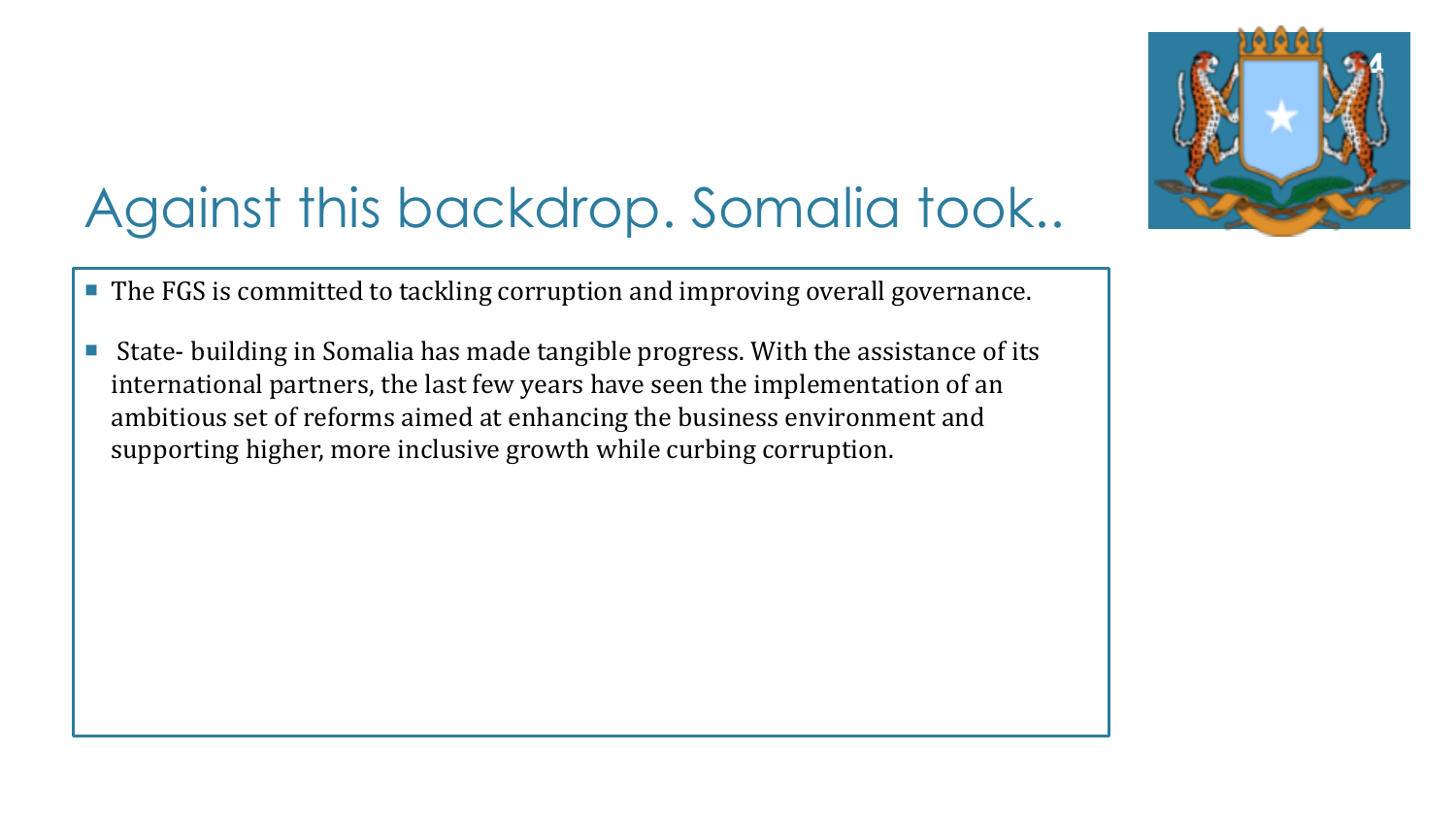

# Government Key achievement on integrity

- Through reforms to the Public Finance Management (PFM) system, the Somali Government has completed key areas under the PFM Roadmap.
- Importantly, it has integrated anti-corruption measures into NDP-9, signaling a renewed commitment to a more accountable, transparent government.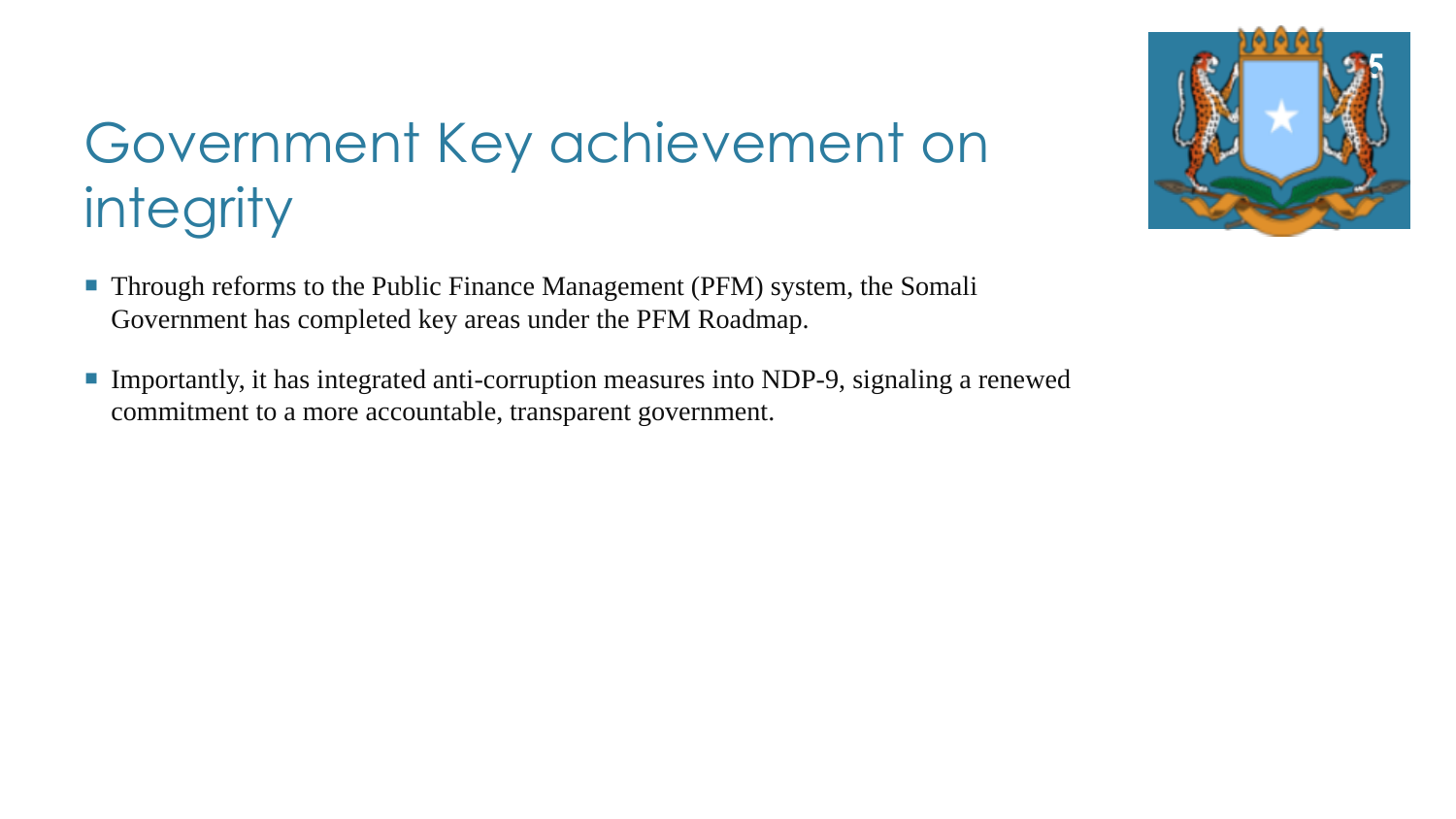

#### Achievement One:

- *A. The Ministry of Justice's National Integrity Coordination Department (ICD)*
- As the central coordination department, the ICD has the following functions:
- a. Serve as the Government's policy arm in the fight against corruption by developing and reviewing anti-corruption laws, policies, and strategies
- b. Support public sector institutions in the development, implementation, and monitoring sector and institution-specific anti-corruption plans;
- c. Serve to mainstream ethical values and standards across public institutions through education, training, and capacity building.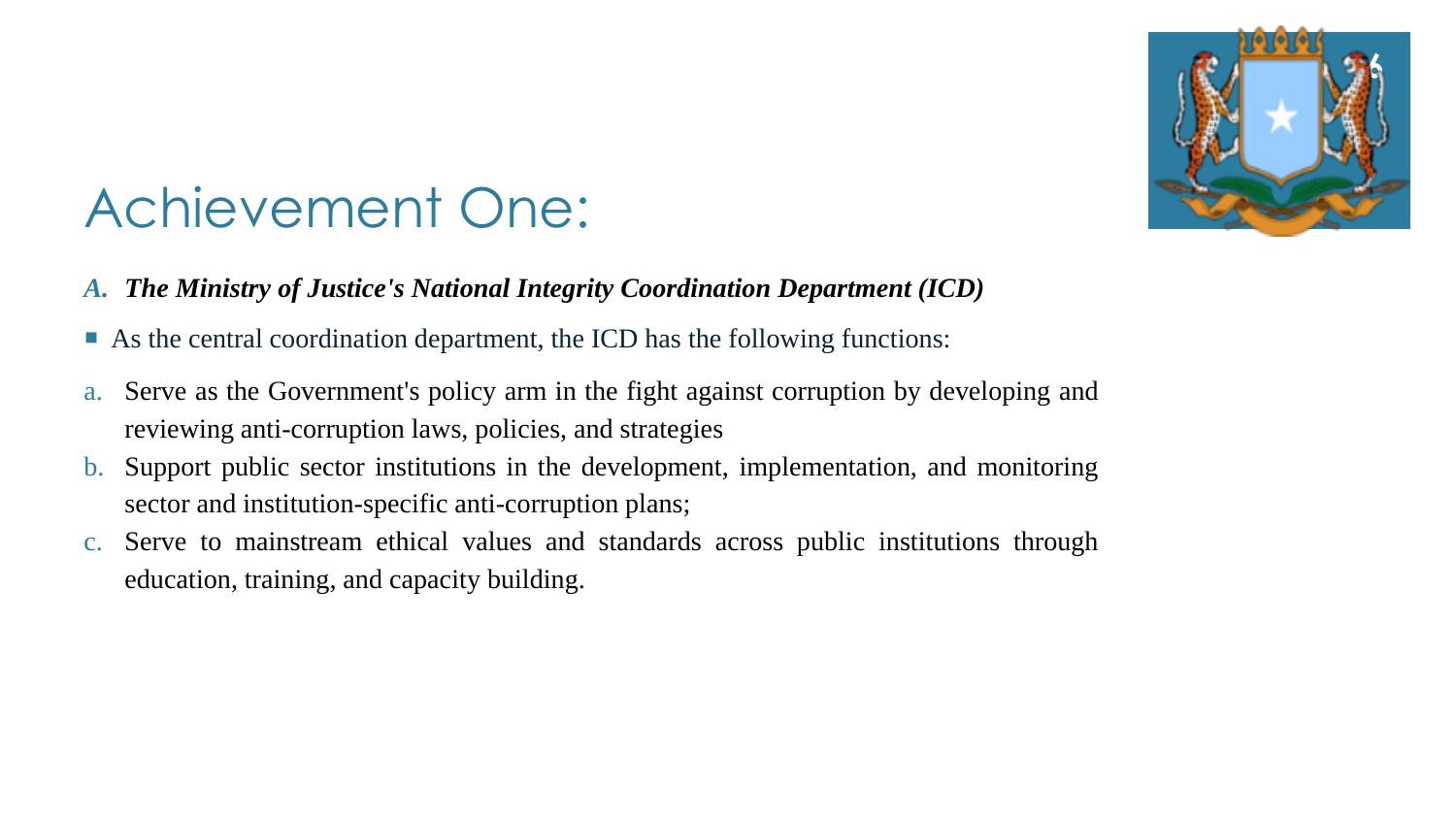

#### Achievement Two:

*A. The National Anti-Corruption Strategy ( NACS)*

 The NACS is the first Somali government policy on anti-corruption that reflects its aspirations for combating and addressing endemic corruption effectively and efficiently.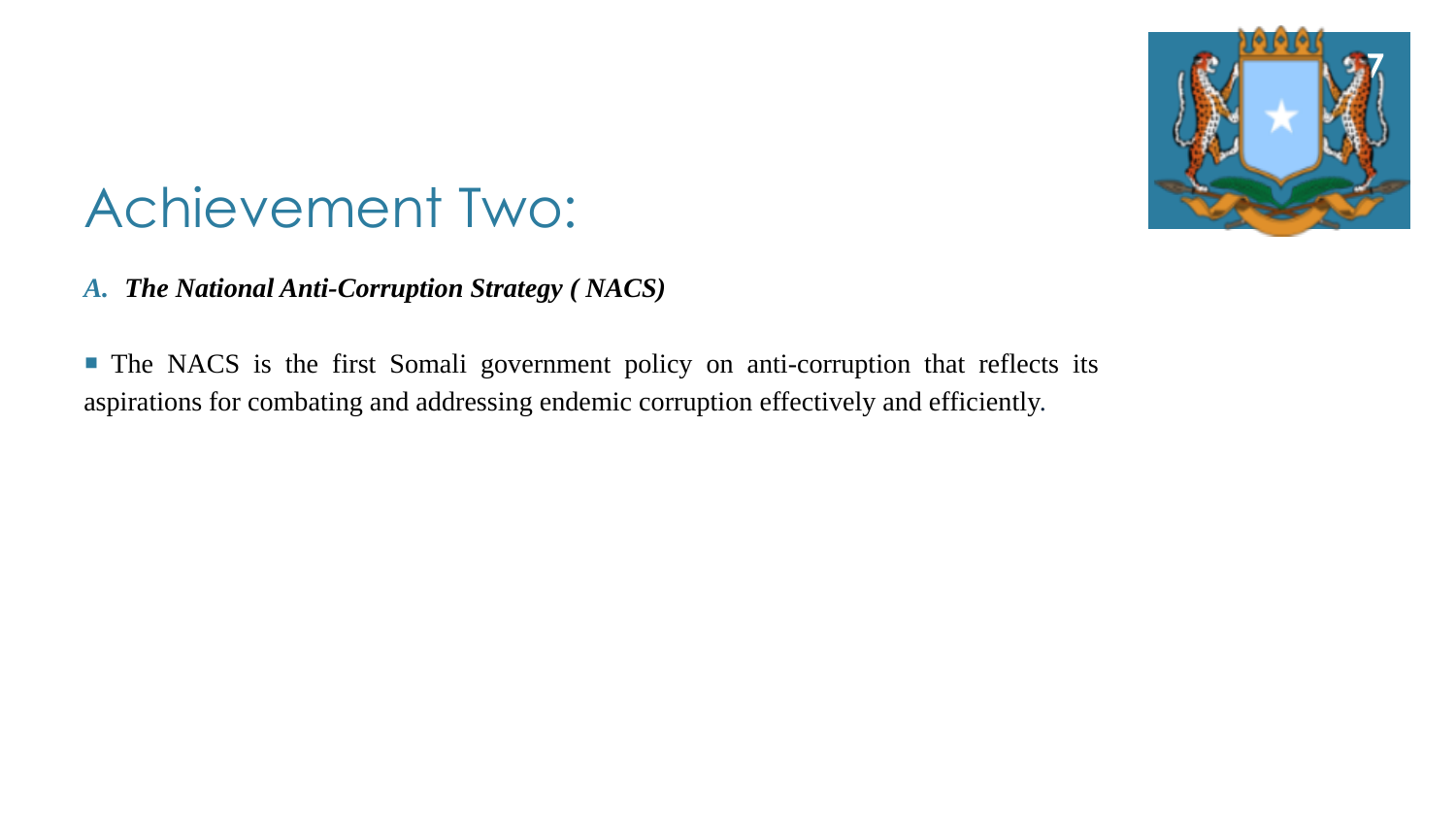

#### Achievement three

*A. Accession to United Nations Convention Against Corruption (UNCAC)*

 Somalia became the 188th State Party to the UNCAC on 11 August 2021 and preparing the ground to undertake the multi-staged comprehensive Implementation Review Mechanism ('IRM') to the UNCAC,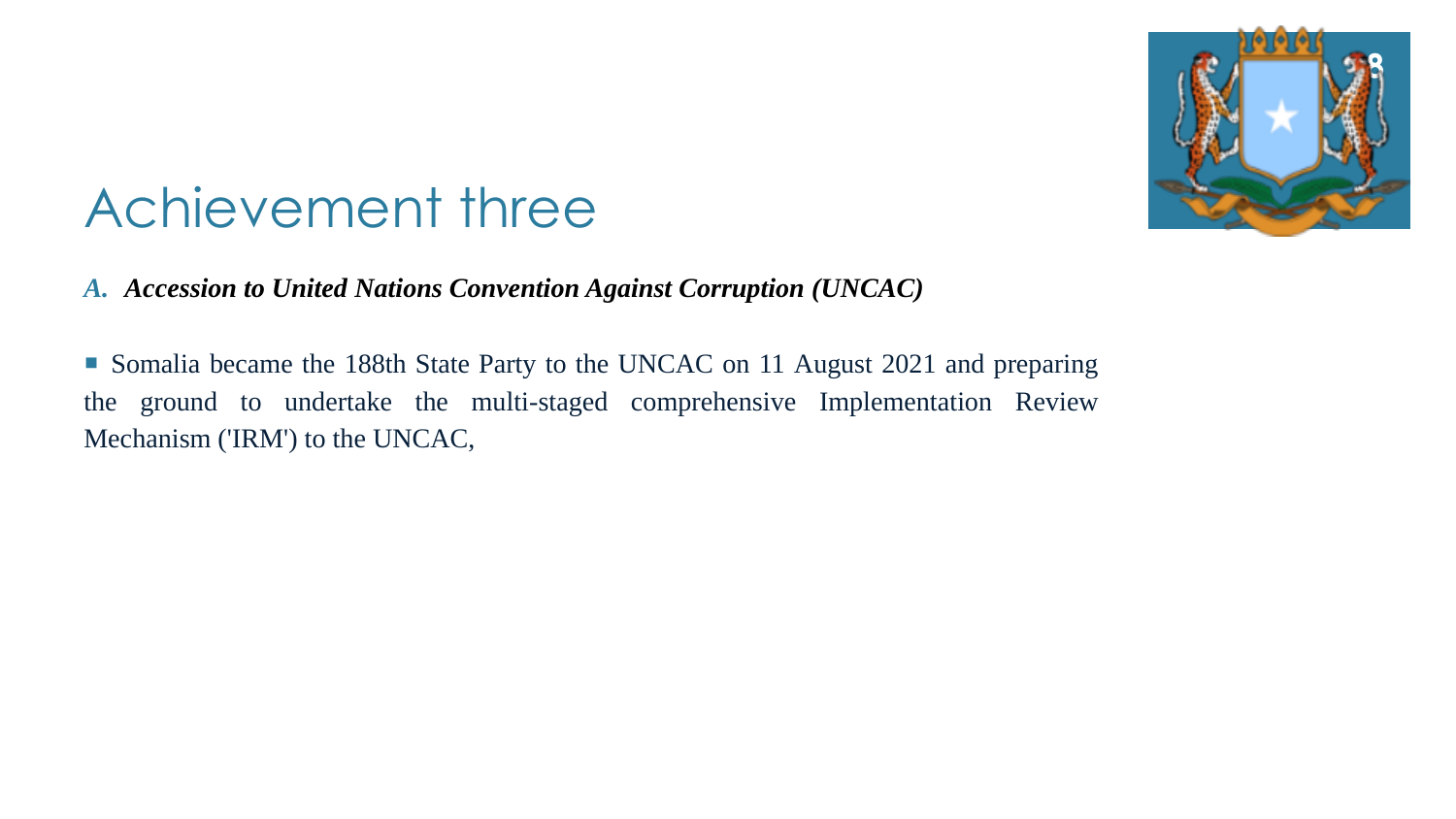

### Achievement four

*A. Establishment of the Anti-corruption Commission.*

 The Independent Anti-Corruption Commission (IACC) was created through an Act of Parliament signed into law on 21 September 2019. The IACC elected its commissioners on 4 May 2021. The powers of the Anti-Corruption Commission include:

- To prevent, investigate and publish corruption allegations;
- To freeze, seize, confiscate or return any gains from criminal activity;
- To support the adoption of such laws and other measures necessary to prevent and prosecute effectively criminal offenses relating to corruption.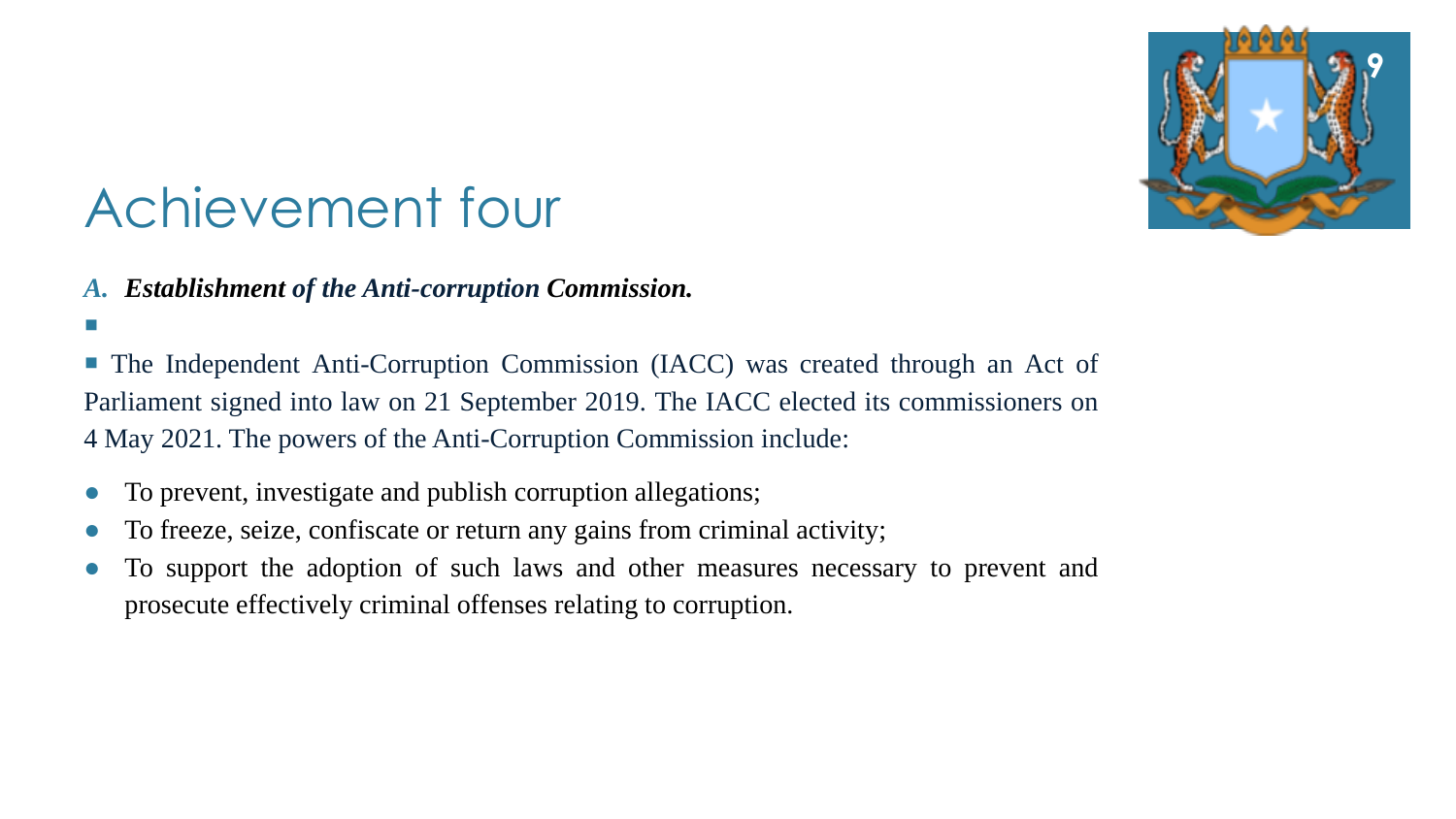

# Achievement five

- The Ministry of Justice has equally established integrity coordination units at the federal Member States. The Unites at the FMS will enhance integrity units
- **The FMS Integrity unit will further implement NACS at the FMS.**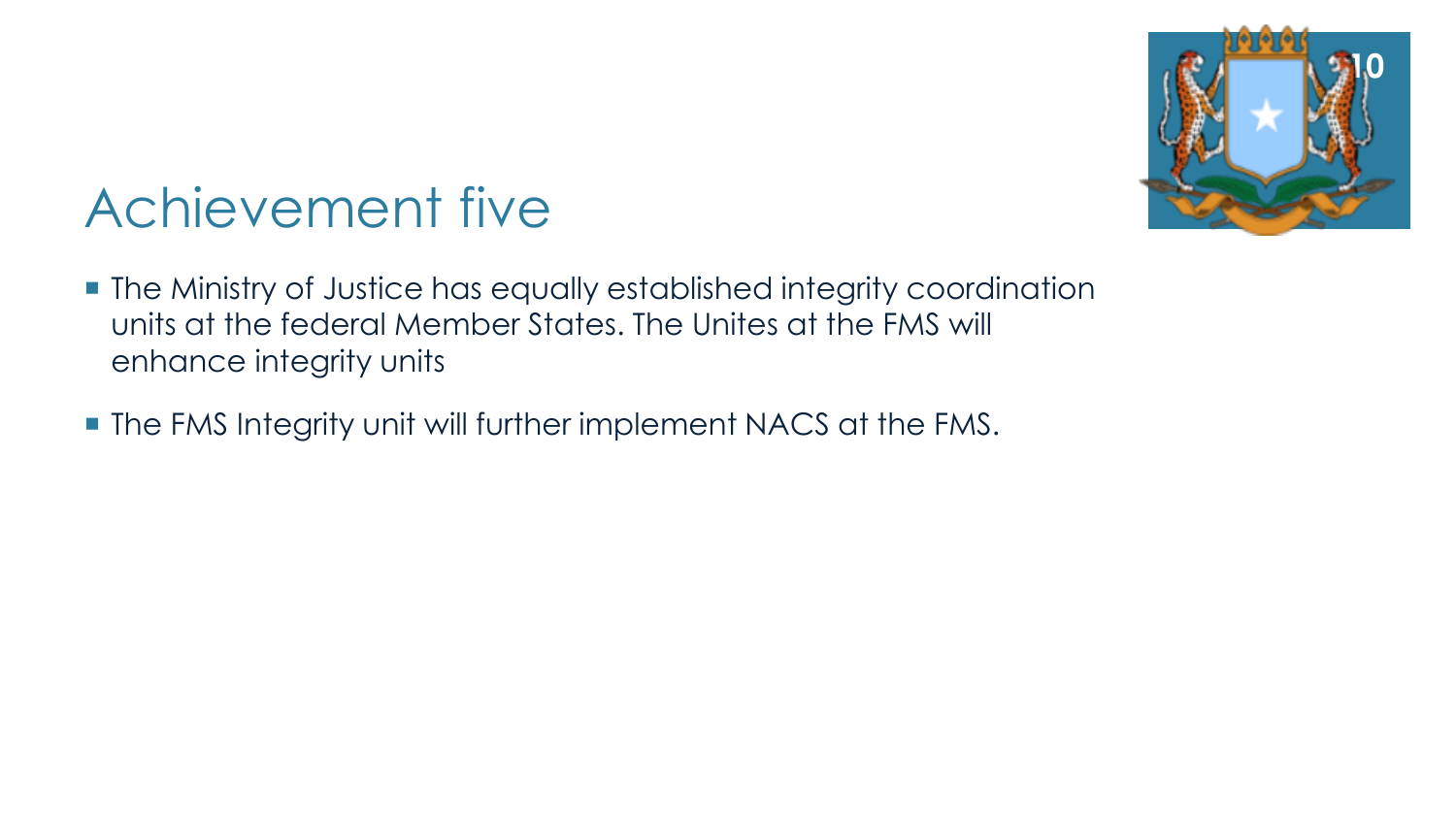

# Achievement six

- Socialization of National Anti-corruption strategy/
- **The Ministry of Justice has equally disseminated the socialization of** NACS to the various civil society and the private sector for awareness raising.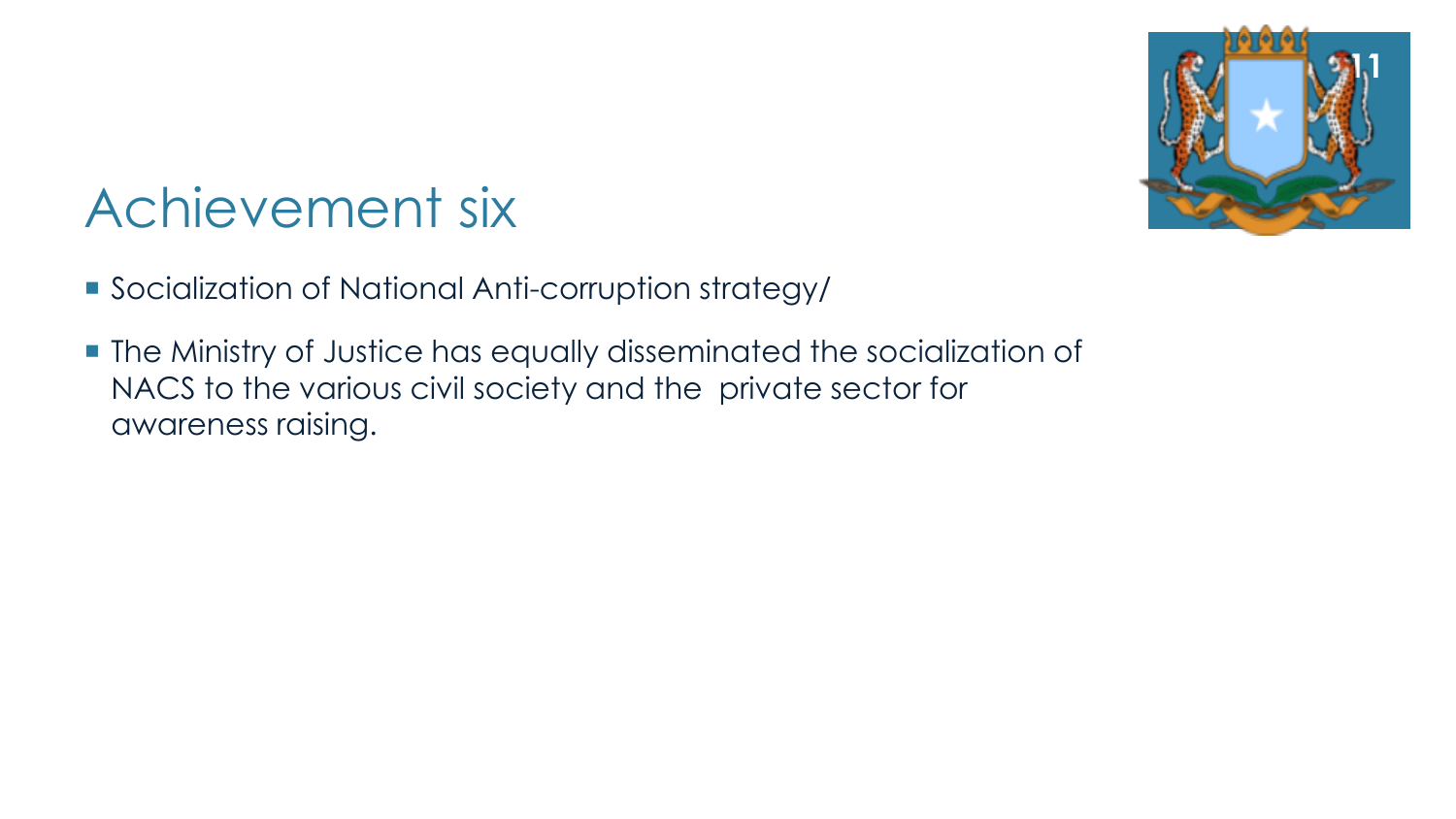

#### Achievement seven

- **Increased awareness raising. The MoJ has raised the impact of** corruption through the youth and trained them on their role to fight against corruption/
- Furthermore, the MoJ has held International anti-corruption Day for the past 5 years, and used this platform to raise political and community will fight and strengthen the policies.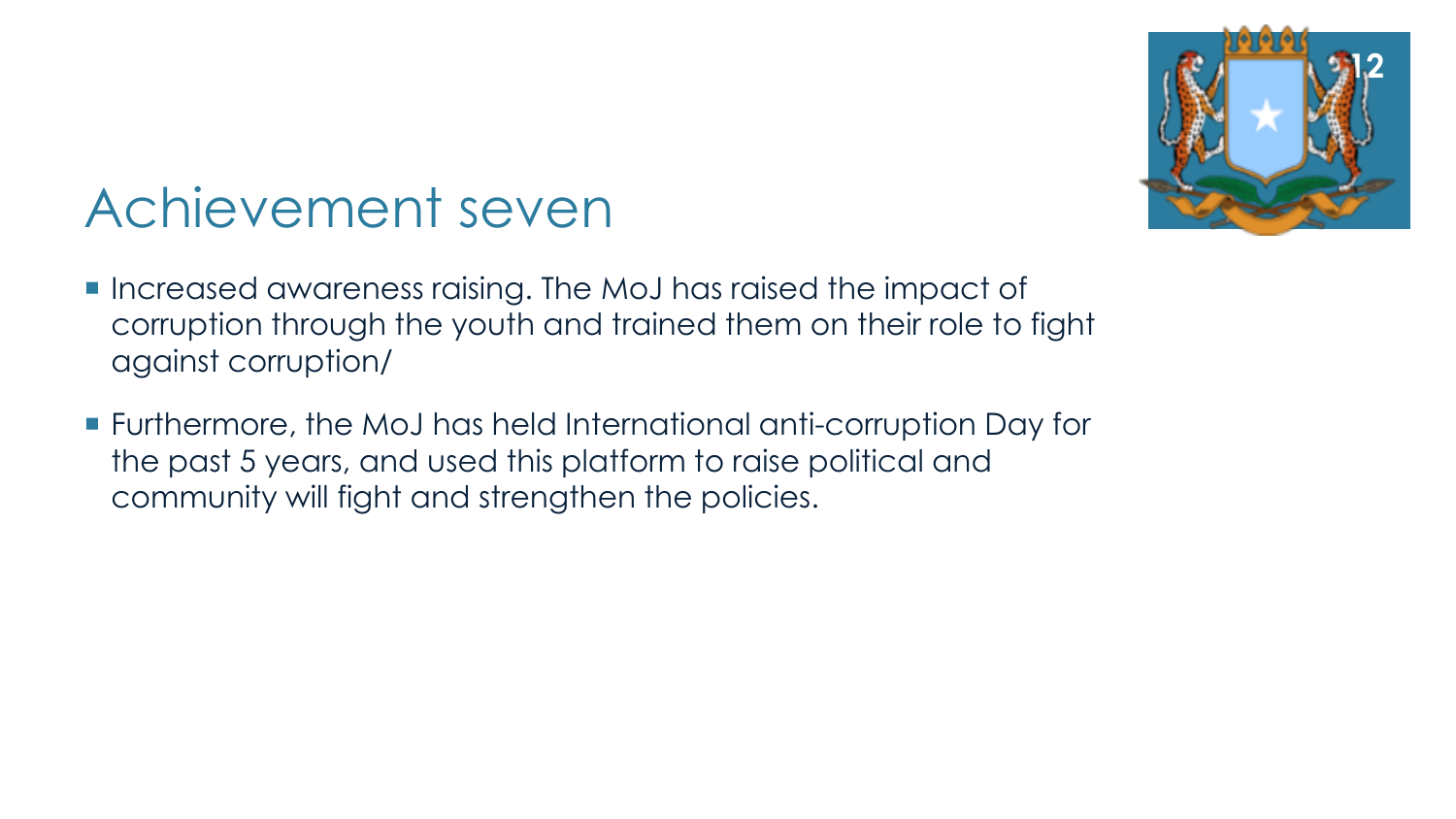

#### Lessons Learnt:

- With the achievement made, Somali Government (MOJ) has learnt the following lessons:
- 1. That is essential to mainstream anticorruption, including integrity, transparency, and accountability, into state building interventions. We have noted that as the statebuilding process, it is essential to mainstream the process of ant-corruption in the institutions.
- 2. That it is important to embed micro-measures within and along with key national reforms as early as is practically possible. This measures are important as they will Ingrid integrity from the onset. This measures include putting measures in the penal code.
- 3. strengthening the capacity of states to fulfil their core functions such as ensuring security, justice service provision as the first principle of engagement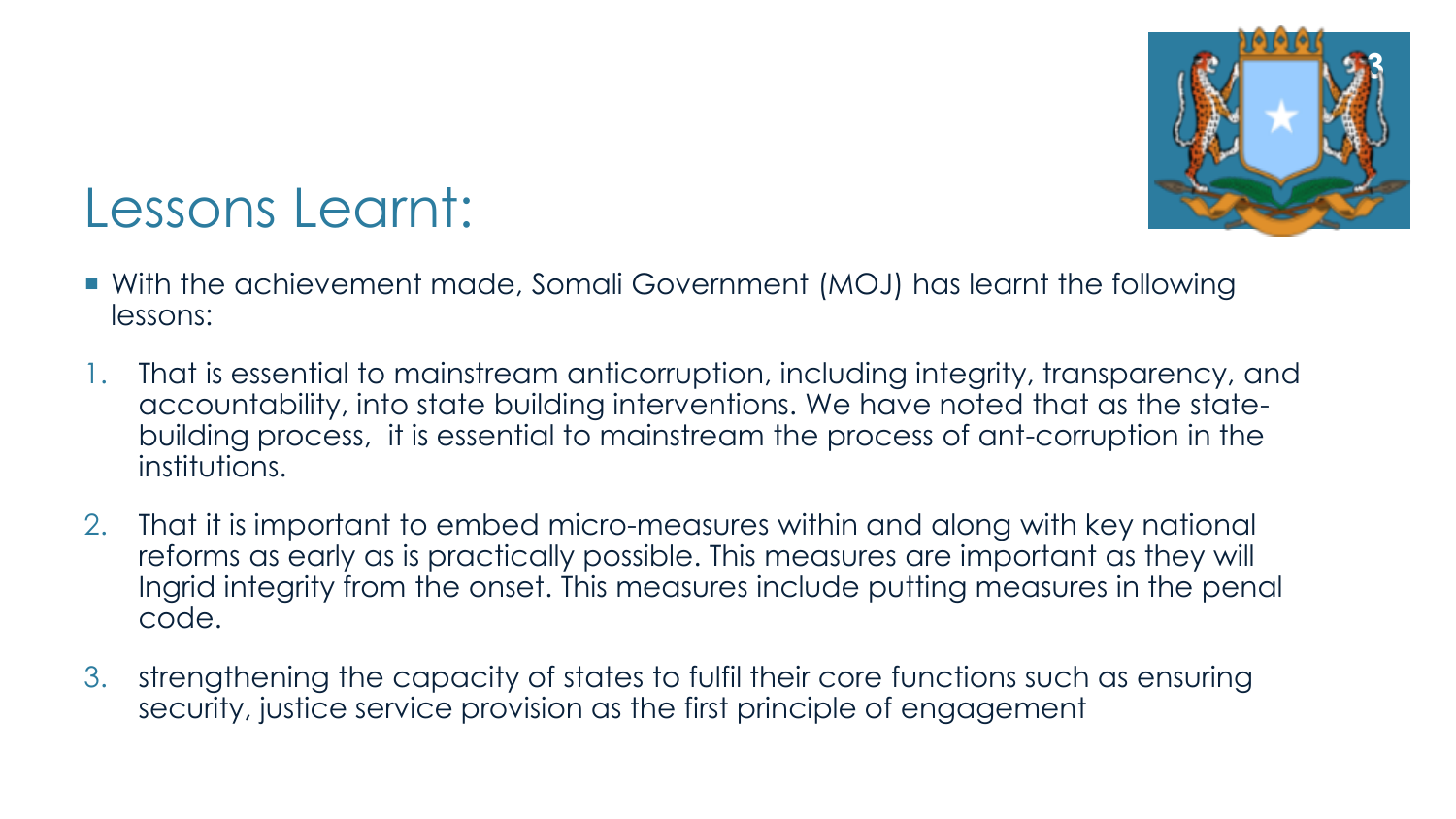

#### Cont..

- Furthermore, to address corruption it is essential to in parallel the support of the legitimacy and accountability of the state by addressing issues of good governance, human right and peace building across the demographics.
- It is equally, essential to include in the decision making the youth, as an important stakeholders in the fight against corruption, the youth in such environment are usually neglected and are seen as the perpetrators of the conflict.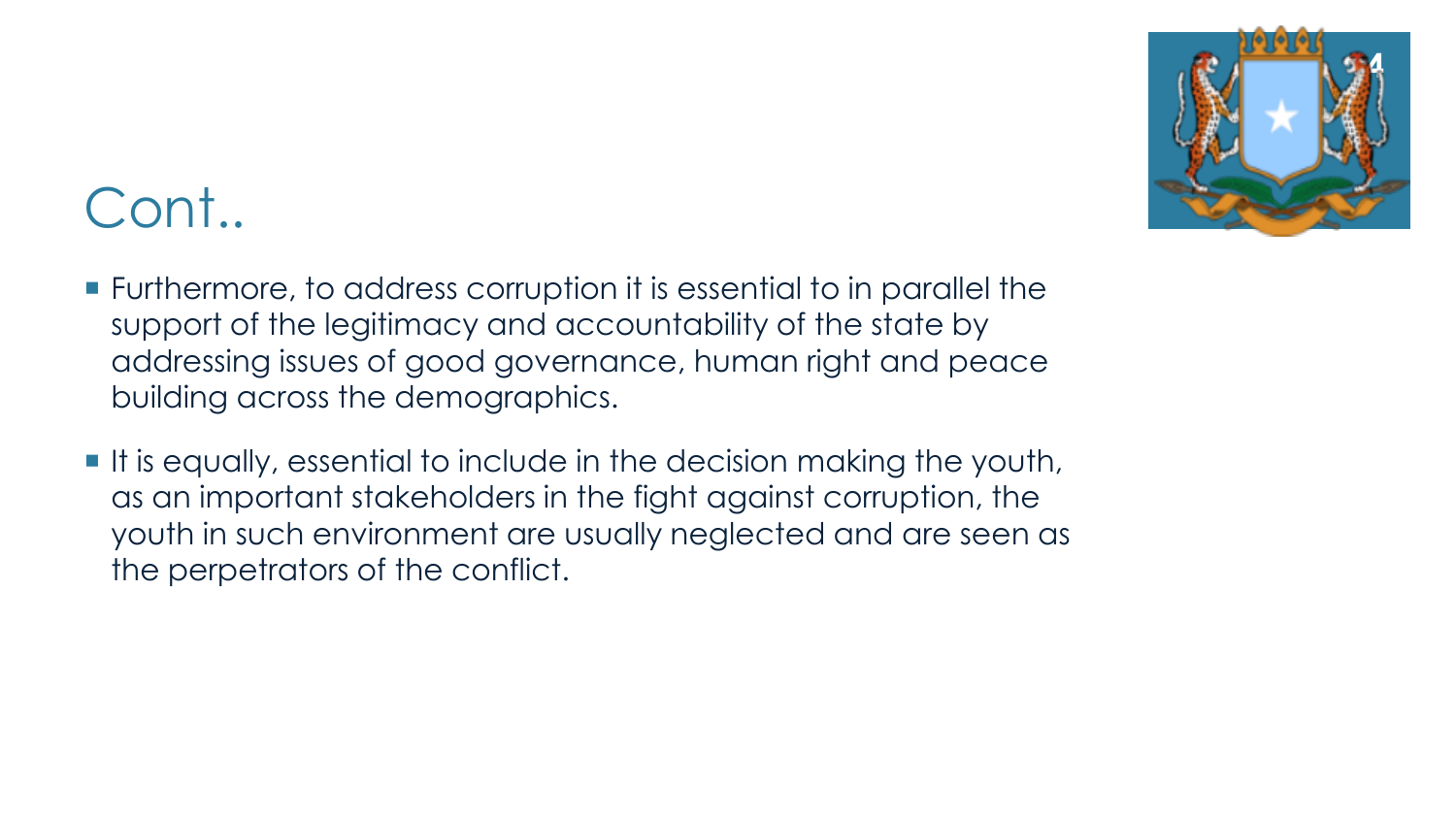# Next steps In Somalia's Anti-corruption efforts:

■ Continue implementing the National Anti-Corruption Strategy and enhance overall integrity and good governance of institutions. Start the implementation of UNCAC and address the legal and policy gaps and collaborate with other institutions in this endeavor. Strengthen the systems and capacity of staff while increasing public awareness of the challenges of corruption.